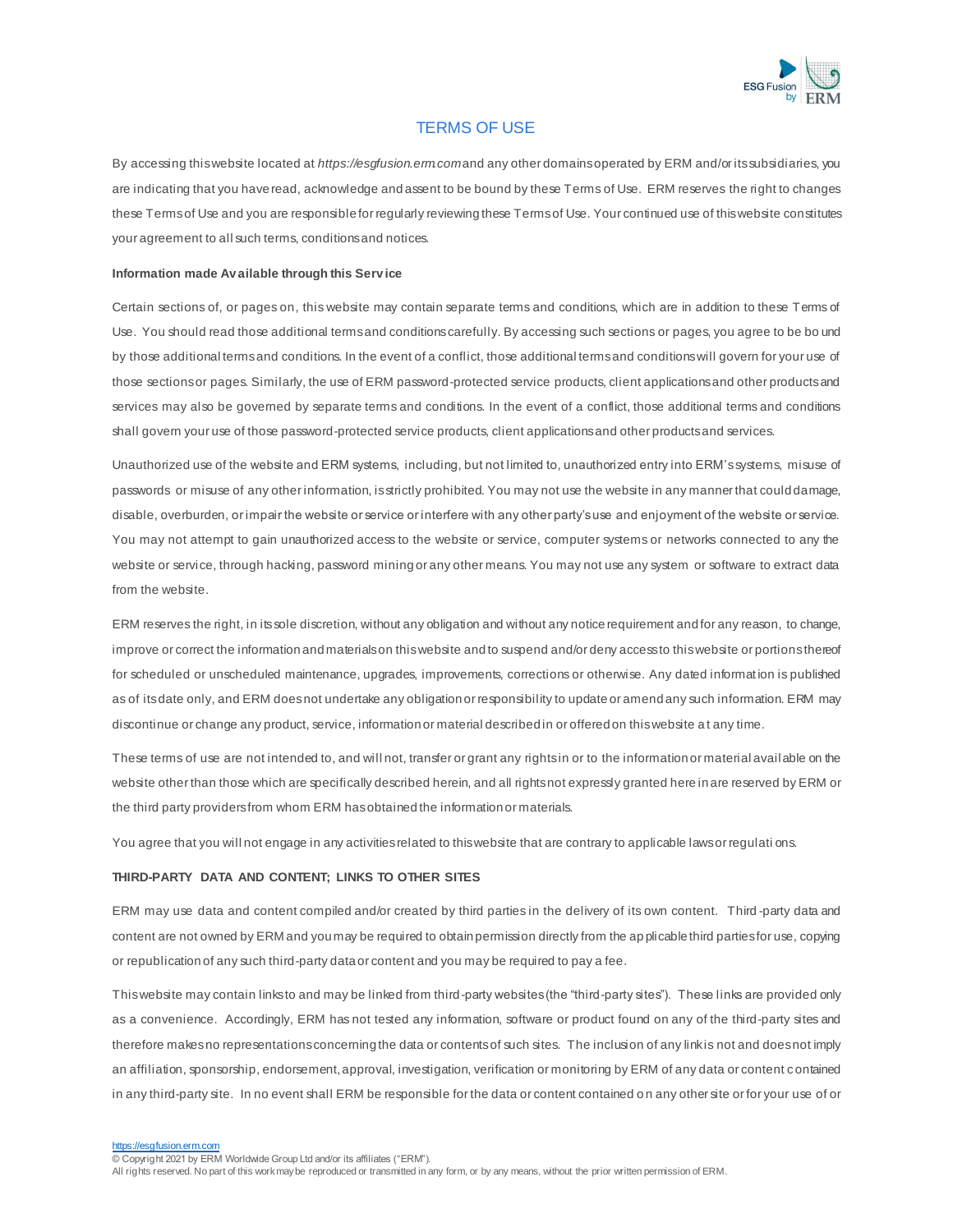

inability to use the same. You should also be aware that the terms and conditions of such sites and the sites' privacy policies may be different from those applicable to your use of this website.

## **NO UNLAWFUL OR PROHIBITED USE**

As a condition of your use of the ERM website, you warrant to ERM that you will not use the ERM website for any purpose that is unlawful or prohibited by these terms, conditions, and notices. You may not use the ERM website in any manner which co uld damage, disable, overburden, or impair the ERM website or interfere with any other party's use and enjoyment of the ERM website. You may not obtain or attempt to obtain any materials or information through any means not intentionally made available or provided for through the ERM website.

## **Disclaimer of Warranties**

*NO WARRANTY AS TO CONTENT*: ALTHOUGH ERM SHALL OBTAIN INFORMATION FOR INCLUSION IN THE SERVICE FROM SOURCES THAT ERM CONSIDERS RELIABLE, THE WEBSITE IS PROVIDED TO YOU "AS IS" AND NEITHER ERM, ANY OF ITS AFFILIATES, ANY OF ITS OR THEIR DIRECT OR INDIRECT DATA OR CONTENT PROVIDERS NOR ANY THIRD PARTY INVOLVED IN, OR RELATED TO, COMPILING, COMPUTING OR CREATING THE SERVICE (COLLECTIVELY, THE "ERM PARTIES") MAKES ANY REPRESENTATION OR WARRANTY OF ANY KIND TO YOU OR ANY THIRD PARTY, EITHER EXPRESS OR IMPLIED, WITH RESPECT TO THE WEBSITE, THE TIMELINESS THEREOF, THE RESULTS TO BE OBTAINED BY THE USE THEREOF OR ANY OTHER MATTER. FURTHER, THE ERM PARTIES EXPRESSLY DISCLAIM, AND YOU WAIVE, ANY AND ALL IMPLIED WARRANTIES, INCLUDING, WITHOUT LIMITATION, WARRANTIES OF ORIGINALITY, ACCURACY, COMPLETENESS, TIMELINESS, NON-INFRINGEMENT, MERCHANTABILITY AND FITNESS FOR A PARTICULAR PURPOSE.

*NO WARRANTY AS TO SECURITY*: ERM WILL NOT BE RESPONSIBLE FOR ANY LOSS OR DAMAGE THAT COULD RESULT FROM INTERCEPTION BY THIRD PARTIES OF ANY INFORMATION MADE AVAILABLE TO YOU VIA THIS WEBSITE.

To the extent thiswebsite discusses any legal proceedingsor issues, it has not been prepared as nor is it intended to express any legal conclusion, opinion or advice. Users should consult their own legal advisorsas to issues of law relating to subject matter of this website.

## **Limitation of Liability**

The ERM PARTIES (as defined above) will not be liable or have any responsibility of any kind for any loss or damage that you incur, arising from any failure or interruption of this website, or resulting from the act or omission of any other party involved i n making this website, the data contained herein or the products or services offered on this website available to you, or from any other cause relating to your access to, inability to access, or use of the website or the data contained herein, whether or not the circumstances giving rise to such cause may have been within the control of ERM or of any vendor providing software or services. In no event will ERM or any such parties be liable to you for any direct, special, indirect, consequential, punitive, exemplary or incidental damages or any other damages of any kind even if ERM or any other such party has been advised of the possibility thereof.

This limitation on liability includes, but is not limited to, the transmission of any viruses which may infect a user's equip ment, failure of mechanical or electronic equipment or communication lines, telephone or other interconnect problems (e.g. you cannot access your Internet service provider), unauthorized access, theft, operator errors, strikes or other labor problems or any force majeure .

[https://esgfusion.erm.com](https://esgfusion.erm.com/)

© Copyright 2021 by ERM Worldwide Group Ltd and/or its affiliates ("ERM").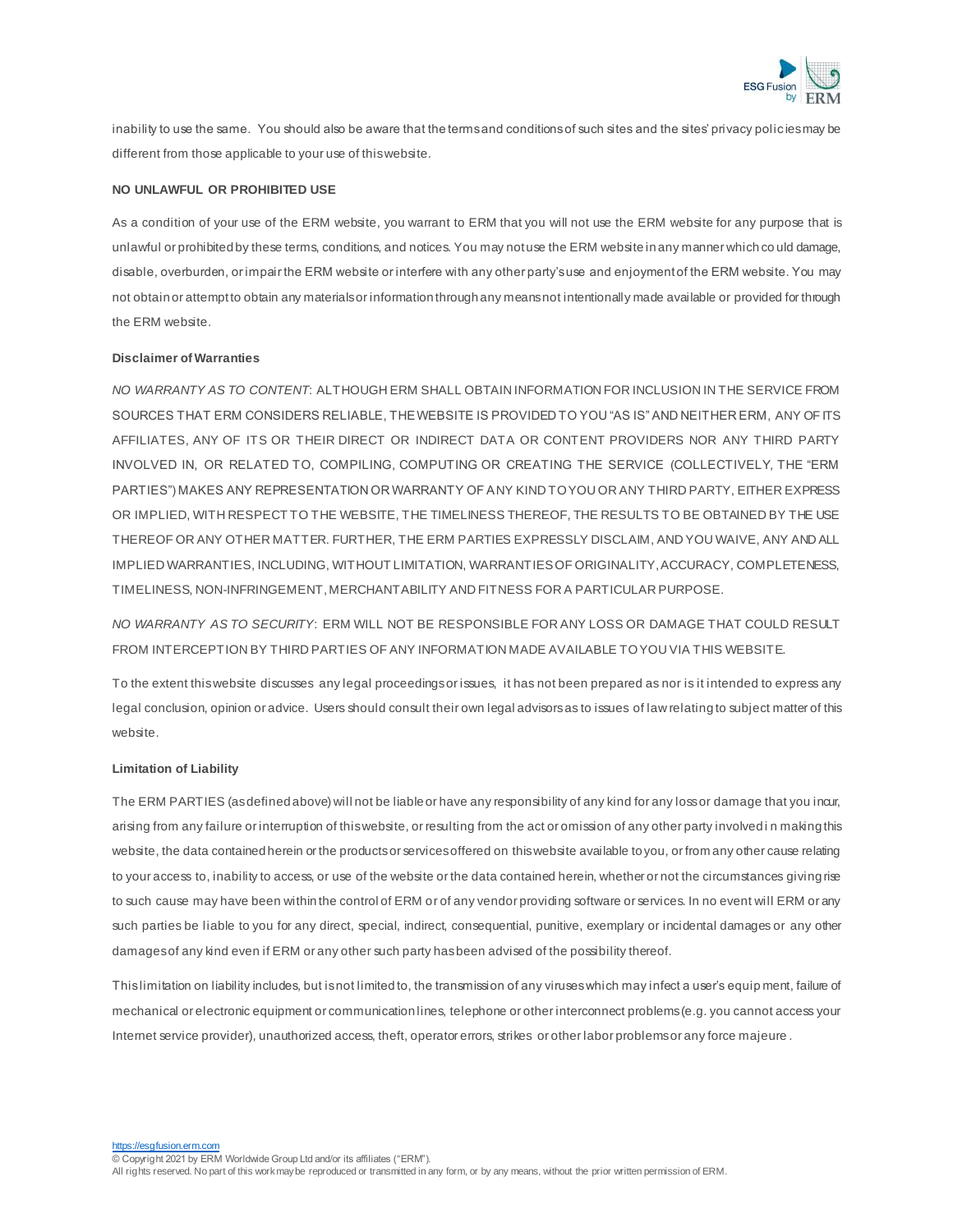

Where any applicable law does not allow the limitation of liability in the manner described above, ERM' total liability to you for all damages, loss and causes of action (whether in contract or in tort, including gross negligence) shall not exceed the amount p aid by you, if any, for accessing the website.

### **Content not to be construed as solicitation or recommendation; no inv estment advice**

The material on the website is for informational purposes only, and is not an offer or recommendation to buy, hold or sell, i s not a solicitation of an offer to buy or sell any security or instrument, is not a recommendation to participate in any particular trading strategy, and is not a solicitation of a proxy nor intended to solicit a proxy. Further, none of the information and material on the we bsite is intended to constitute investment advice or a recommendation to make (or refrain from making) any kind of investment decision and may not be relied on as such. Historical data and analysis should not be taken as an indication or guarantee of any future performance, analysis, forecast or prediction.

### **Proprietary Rights**

All right, title and interest in this website and all data and content contained herein is the exclusive property of ERM or t hose third parties that created or provided that content (third-party owners).

You may not modify, copy, distribute, transmit, display, perform, reproduce, publish, license, frame, decompile, recompile, reverse engineer, upload to, create derivative works from, transfer, or otherwise use or exploit in whole or in part any information, software, products or services obtained from this website, except for the purposes expressly provided herein, without ERM's or applicable thirdparty owners' prior written approval. If you download any information or software from this website, you agree that you will not remove or obscure any copyright or other notices or legends contained therein.

All marks and logos used on the website (including the names of all ERM products) are trademarks and service marks of ERM or its subsidiaries or, as the context may require in relation to content or products of third parties, the applicable third-party owners. The names of other companies and third-party products or services mentioned herein may be the trademarks or service marks of their respective owners. You are prohibited from using any marks for any purpose including, but not limited to, use as metatags on other pages or sites on the Internet without the written permission of ERM or such third party which may own the marks.

## **Termination**

You agree that, without notice, ERM may terminate these terms of use, or restrict or suspend your access to the website with or without cause at any time and effective immediately, subject to any applicable law or regulation. Upon such termination, you must discontinue your use of the website and promptly destroy all materials obtained via the website and any copies thereof.

#### **Choice of Law; Consent to Jurisdiction; Waiv er of JuryTrial**

These terms of use shall be governed by and construed in accordance with the laws of the State of Del aware, without regard to conflicts of law provisions. Unless expressly included in any other agreement between ERM and you, you agree that the require ments of the E-Commerce Directive (2000/31/EC) as implemented are excluded to the fullest extent permitted by law with respect to your access to and use of the website. Sole and exclusive jurisdiction for any suit, action or proceeding arising out of or relat ed to these terms of use shall be in an appropriate state or federal court located in Wilmington, Dela ware, and the parties irrevocably waive any objection they may now or hereafter have to the laying of venue of any such suit, action or proceedings in such a court, and irrevocably waive any claim that any such suit, action or proceeding brought in such a court has been brought in an inconvenient forum.

esgfusion.erm.com

© Copyright 2021 by ERM Worldwide Group Ltd and/or its affiliates ("ERM").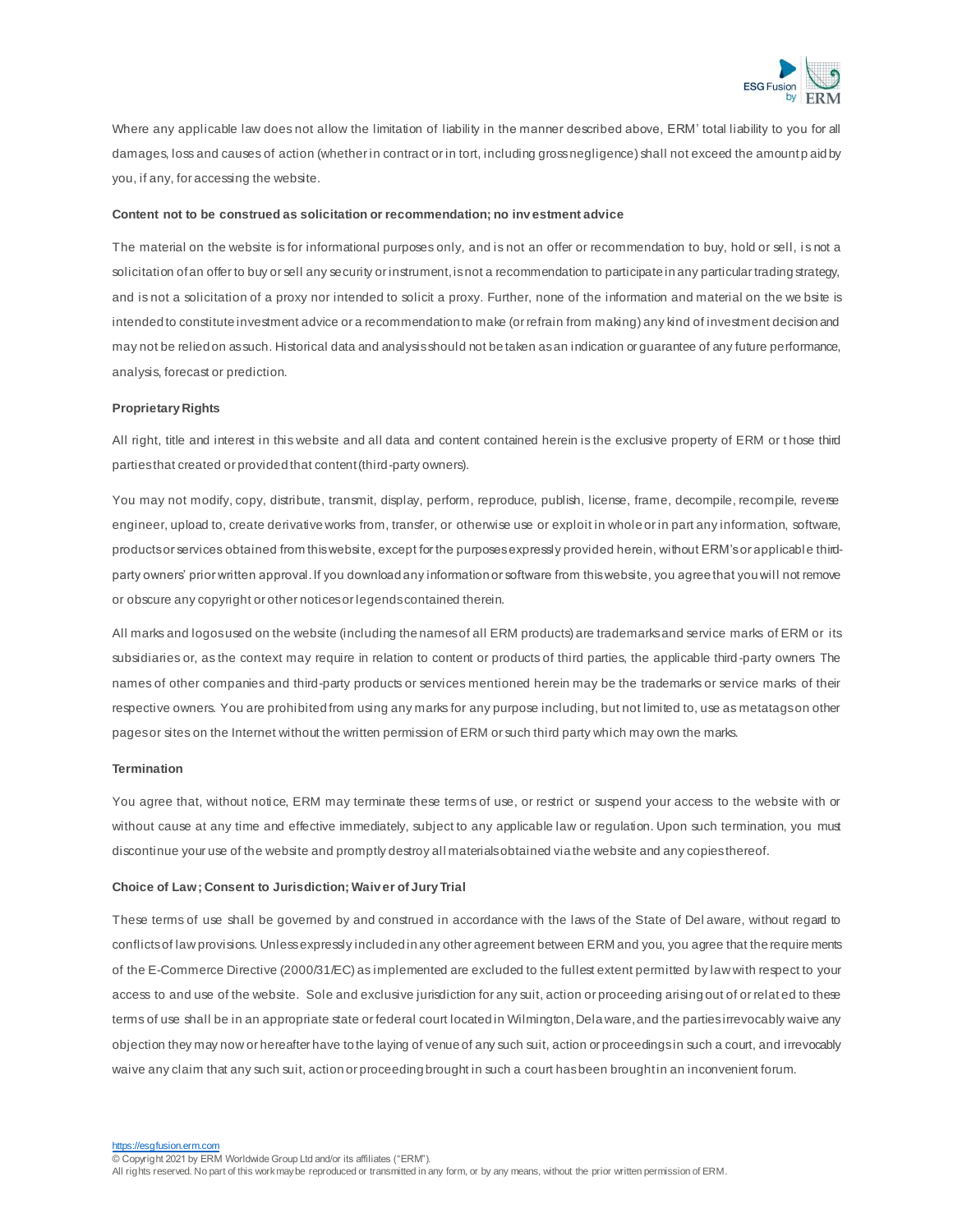

The parties unconditionally waive their respective rights to a jury trial. Any cause of action you may have arising out of yo ur use of this site must be commenced within one (1) year after the claim or cause of action arises. If for any reason a court of competent jurisdiction finds any provision of these terms of use to be unenforceable, that provision shall be enforced to the maximum extent permission so as to effect the intent of these terms of use, and the remainder of the terms of use shall continue in full force and effect. The terms of use constitute the terms between ERM and you arising out of this site and it supersedes all prior or contemporaneous communications, agreements and understandings between ERM and you arising out of the subject matter hereof. A printed version of these terms of use shall be admissible in judicial or administrative proceedings.

You represent, warrant and covenant that (i) you have the power and authority to enter into this a greement; and (ii) you are at least eighteen (18) years of age.

#### **Agreement to Arbitrate Disputes and Choice of Law.**

PLEASE READ THIS SECTION CAREFULLY – IT MAY SIGNIFICANTLY AFFECT YOUR LEGAL RIGHTS, INCLUDING YOUR RIGHT TO FILE A LAWSUIT IN COURT AND TO HAVE A JURY HEAR YOUR CLAIMS. It contains procedures for MANDATORY BINDING ARBITRATION AND A CLASS ACTION WAIVER.

WE BOTH AGREE TO ARBITRATE: You and ERM agree to resolve any claims relating to these Terms through final and binding arbitration, except that, to the extent you have in any manner violated or threatened to violate ERM's intellectual property rights (for example, trademark, trade secret, copyright, or patent rights). Under such circumstances ERM may bring a lawsuit solely for injunctive relief to stop unauthorized use or abuse of the Services, or intellectual property infringement (for example, trademark, trade secre t, copyright, or patent rights) without first engaging in arbitration or the informal dispute -resolution process described above.

WHAT IS ARBITRATION: Arbitration is more informal than a lawsuit in court and seeks to resolve disputes more quickly. Instead of a judge or a jury, the case will be decided by a neutral arbitrator who has the power to award the same damages and relief that a court can. If any provision of this arbitration agreement is found unenforceable, the unenforceable provision shall be severed, and the remaining arbitration terms shall be enforced.

ARBITRATION PROCEDURES: *The U.S. Federal Arbitration Act governs the interpretation and enforcement of this dispute resolution provision. Arbitration shall be initiated through JAMS. Any dispute, controversy, or claim arising out of or relating to these Terms shall be referred to and finally determined by arbitration in accordance with the JAMS Streamlined Arbitration Rules and Procedures in front of one arbitrator. If there is a conflict between JAMS Rules and the rules set forth in these Terms, the rules set forth in these Terms will govern. The JAMS Rules and instructions for how to initiate an arbitration are available from JAMS a[t http://www.jamsadr.com](http://www.jamsadr.com/)or 1-800-352-5267. To initiate arbitration, you or ERM must do the following things:*

*(1) Write a demand for Arbitration. The demand must include a description of the Claim and the amount of damages sought to be recovered. You can find a copy of a Demand for Arbitration [at www.jamsadr.com.](http://www.jamsadr.com/)* 

*(2) Send three copies of the Demand for Arbitration, plus the appropriate filing fee to: JAMS to your local JAMS office or to JAMS, Two Embarcadero Center, Suite 1500, San Francisco, CA 94111*

*(3) Send one copy of the Demand for Arbitration to the other party.*

*Payment of all filing, administration and arbitrator fees will be governed by the JAMS Rules. If travelling to Delaware is a burden, you may participate in the arbitration by phone or via document submission to the fullest extent allowable by the arbitrator. Each party will bear their own costs of arbitration unless the arbitrator directs that bearing such costs would be an undue burden and in that case, we* 

[https://esgfusion.erm.com](https://esgfusion.erm.com/)

© Copyright 2021 by ERM Worldwide Group Ltd and/or its affiliates ("ERM").